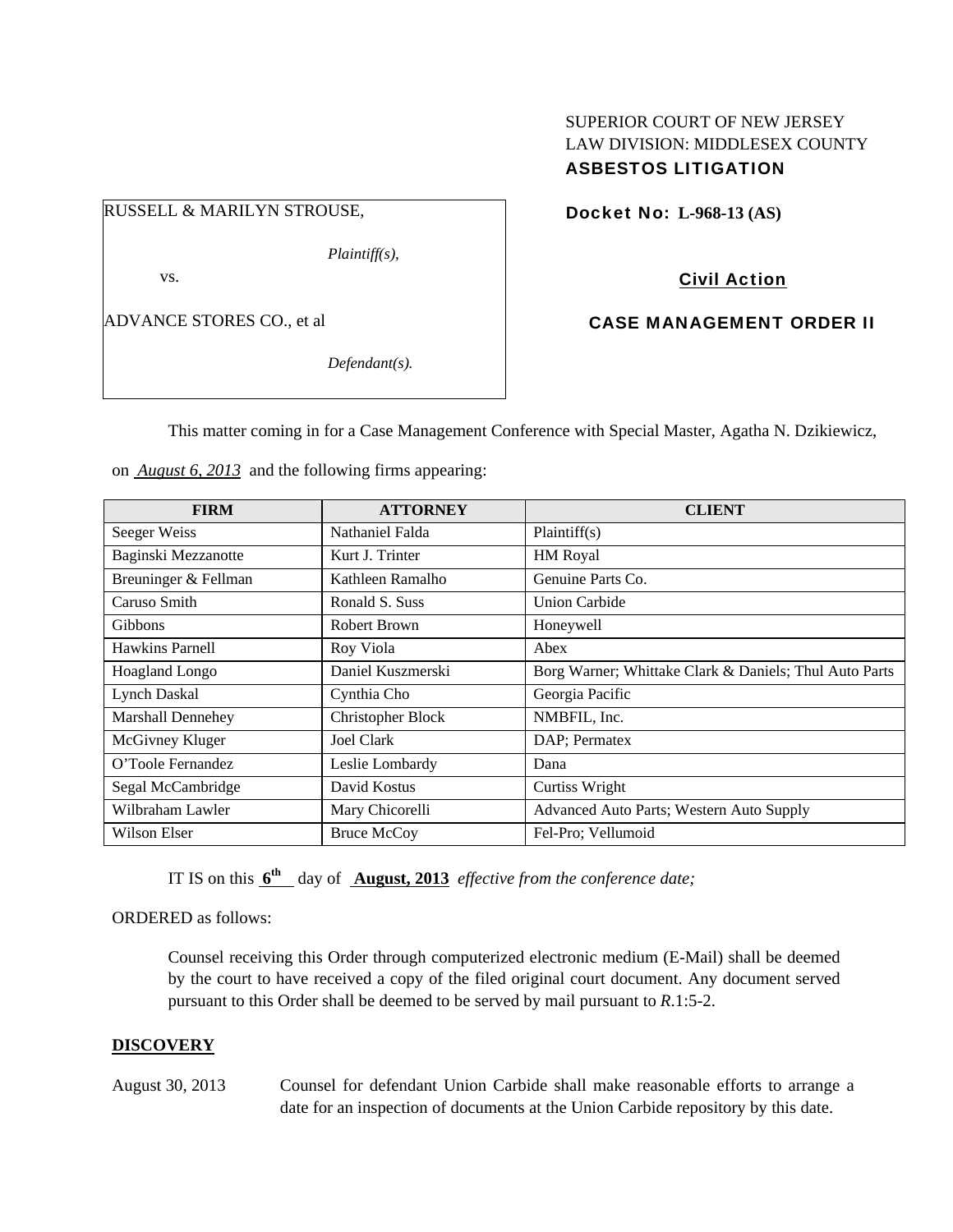| August 30, 2013      | Defendants Union Carbide & HM Royal shall respond to discovery requests by<br>this date.                                                                                                                    |
|----------------------|-------------------------------------------------------------------------------------------------------------------------------------------------------------------------------------------------------------|
| September 30, $2013$ | Fact discovery, including depositions, shall be completed by this date. Plaintiff's<br>counsel shall contact the Special Master within one week of this deadline if all<br>fact discovery is not completed. |
| September 30, 2013   | Depositions of corporate representatives shall be completed by this date.                                                                                                                                   |

## **EARLY SETTLEMENT**

- August 27, 2013 The settlement conference previously scheduled on this date is **CANCELLED**.
- October 4, 2013 Settlement demands shall be served on all counsel and the Special Master by this date.

#### **SUMMARY JUDGMENT MOTION PRACTICE**

August 30, 2013 Defendants HM Royal, Fel-Pro, and Vellumoid shall file summary judgment motions by this date for a return date of September 27, 2013.

#### **MEDICAL DEFENSE**

September 30, 2013 Defendants shall identify its medical experts and serve medical expert reports, if any, by this date.

#### **LIABILITY EXPERT REPORTS**

- October 15, 2013 Plaintiff shall serve supplemental liability expert report, if any, by this date.
- November 1, 2013 Defendants shall identify its liability experts and serve liability expert reports, if any, by this date or waive any opportunity to rely on liability expert testimony.

## **EXPERT DEPOSITIONS**

November 29, 2013 Expert depositions shall be completed by this date. To the extent that plaintiff and defendant generic experts have been deposed before, the parties seeking that deposition in this case must file an application before the Special Master and demonstrate the necessity for that deposition. To the extent possible, documents requested in a deposition notice directed to an expert shall be produced three days in advance of the expert deposition. The expert shall not be required to produce documents that are readily accessible in the public domain.

## **PRE-TRIAL AND TRIAL**

November 7, 2013 @ 10:00am Settlement conference. All defense counsel shall appear with authority to negotiate settlement and have a representative authorized to negotiate settlement available by phone. Any request to be excused from the

\_\_\_\_\_\_\_\_\_\_\_\_\_\_\_\_\_\_\_\_\_\_\_\_\_\_\_\_\_\_\_\_\_\_\_\_\_\_\_\_\_\_\_\_\_\_\_\_\_\_\_\_\_\_\_\_\_\_\_\_\_\_\_\_\_\_\_\_\_\_\_\_\_\_\_\_\_\_\_\_\_\_\_\_\_\_\_\_\_\_\_\_\_\_\_\_\_\_\_\_\_\_\_\_\_\_\_\_\_\_